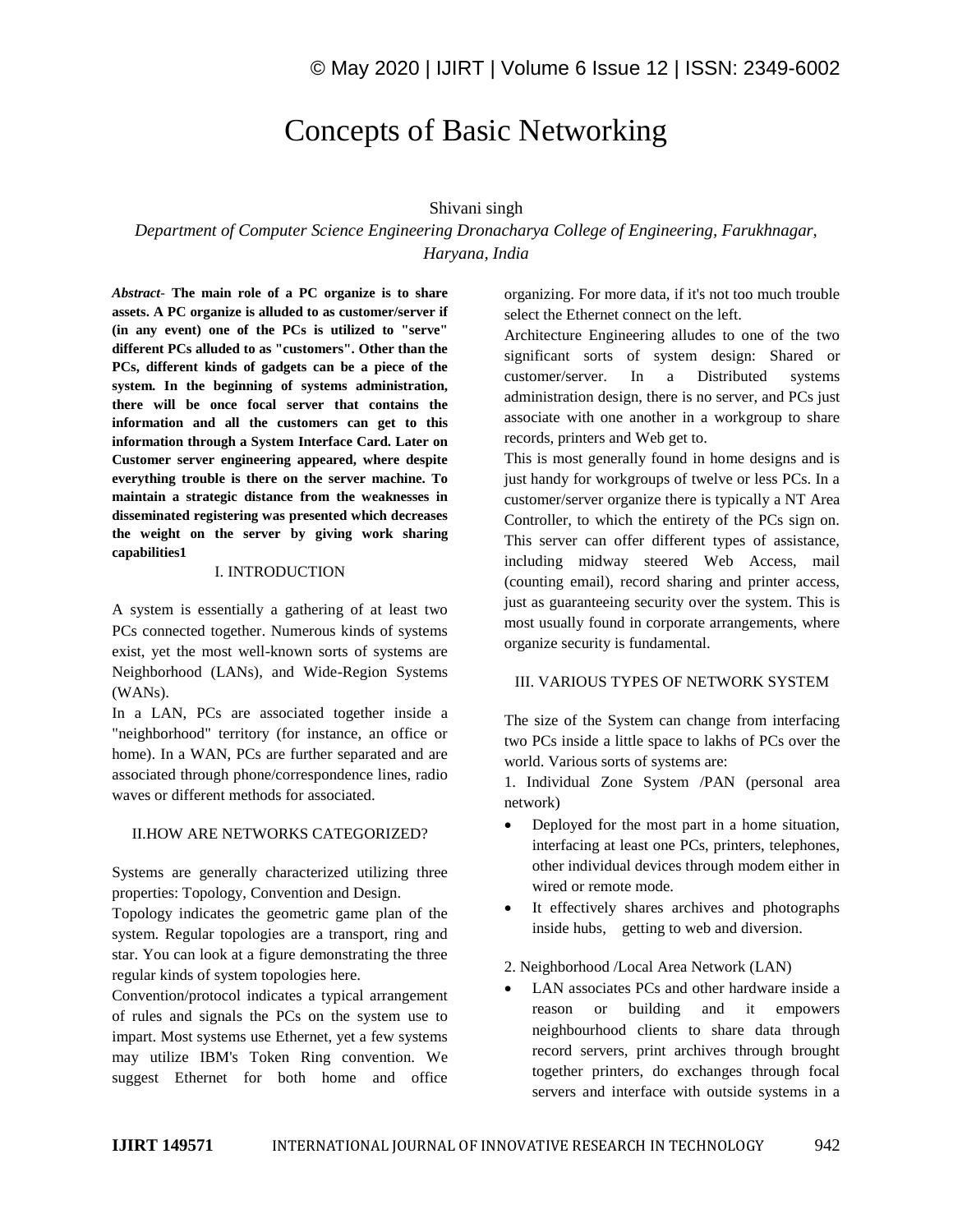made sure about way through a firewall, switches.

- Computers and gadgets are associated through Center, switches, arrange connectors, links, and optic strands. In present day LAN, PCs are associated in remote mode through passages (Radio wire) and it gives the adaptable guest plan and opportunity to twenty to thirty year olds to work from anyplace inside the workplace.
- LAN gives a fast system, streamlines the product licenses use and spares cost by associating the whole clients through a solitary web association and sharing the assets viably.
- A LAN can be coherently part into numerous Virtual neighborhood (VLANs) and they are associated through a switch. Each VLAN will have its own qualities and access can be confined across VLANs for clients.

3. Metropolitan Area Network (MAN)

- MAN coordinates numerous LANs inside a metro city into a greater system. Optical strands and Links are the mode of MAN and it bolsters a circulated application condition. Data and assets can be shared across MAN by the clients and the entrance can be limited as required.
- MAN gives a stage to Associations to design their close calamity recuperation (Close DR) focus in one of their offices inside the city, as reinforcement for basic venture applications. These closes DR can work in synchronized information replication mode, which has zero information misfortune if there should be an occurrence of switch over to DR during crises in the essential server farm.
- Campus zone arrange (CAN) is another form of the Metro organize, broadly utilized in a huge college grounds. Every office can have its own LAN and they can be associated through CAN and understudies can share assets over these systems. MAN gives a strong spine to building the Wide zones organize.

4. Wide area network (WAN)

WAN joins different LAN and MAN spread over a wide geology, into a made sure about single huge system. It covers tremendous locales over a nation and outside. WAN associate switches of individual LAN/MAN through the open rented line, MPLS and satellite network.

• An Association with multi-area producing/promoting offices can have one system and bring together the server farm activity in an essential site and host the application over the WAN. Clients can sign in to the framework from any area inside the system and access concentrated ERP consistently and share the assets productively.

#### 5. Storage Area Network (SAN)

• SAN a selective system interfacing capacity with servers. Capacity gadgets are pooled together inside the server farm and they are imparted to various servers for getting to information. An select Ethernet/fiber channel organize associating capacity with a server through conventions like sequentially appended Little PC framework interface (SCSI), Fiber channel and web SCSI (iSCSI), give the elite required in information stockpiling/recoveries.

#### 6. System Area Network

In a framework zone organize, Servers are bunched through fast systems in a nearby situation and offered as merged processing power for power-concentrated applications.

# 7. Enterprise Private Network (EPN)

EPN is worked by organizations by interfacing all the PCs and gadgets over all the offices with the end goal of information trade. This system deals with all the working frameworks of gadgets and correspondence conventions and gives a made sure about association.

#### 8. Virtual Private System (VPN)

Virtual Private System (VPN) offers the best of both the world experience for online clients by giving them the security of the nearby systems while getting to the open web. In VPN, a private made sure about passage empowers clients to get to the web in a secured manner as they work in their own system. Clients get to VPN servers through customer programming introduced in their Work area/PC/Tab/Cell phones. Customer programming sends the information to the VPN server in a scrambled manner, veiling the character of the clients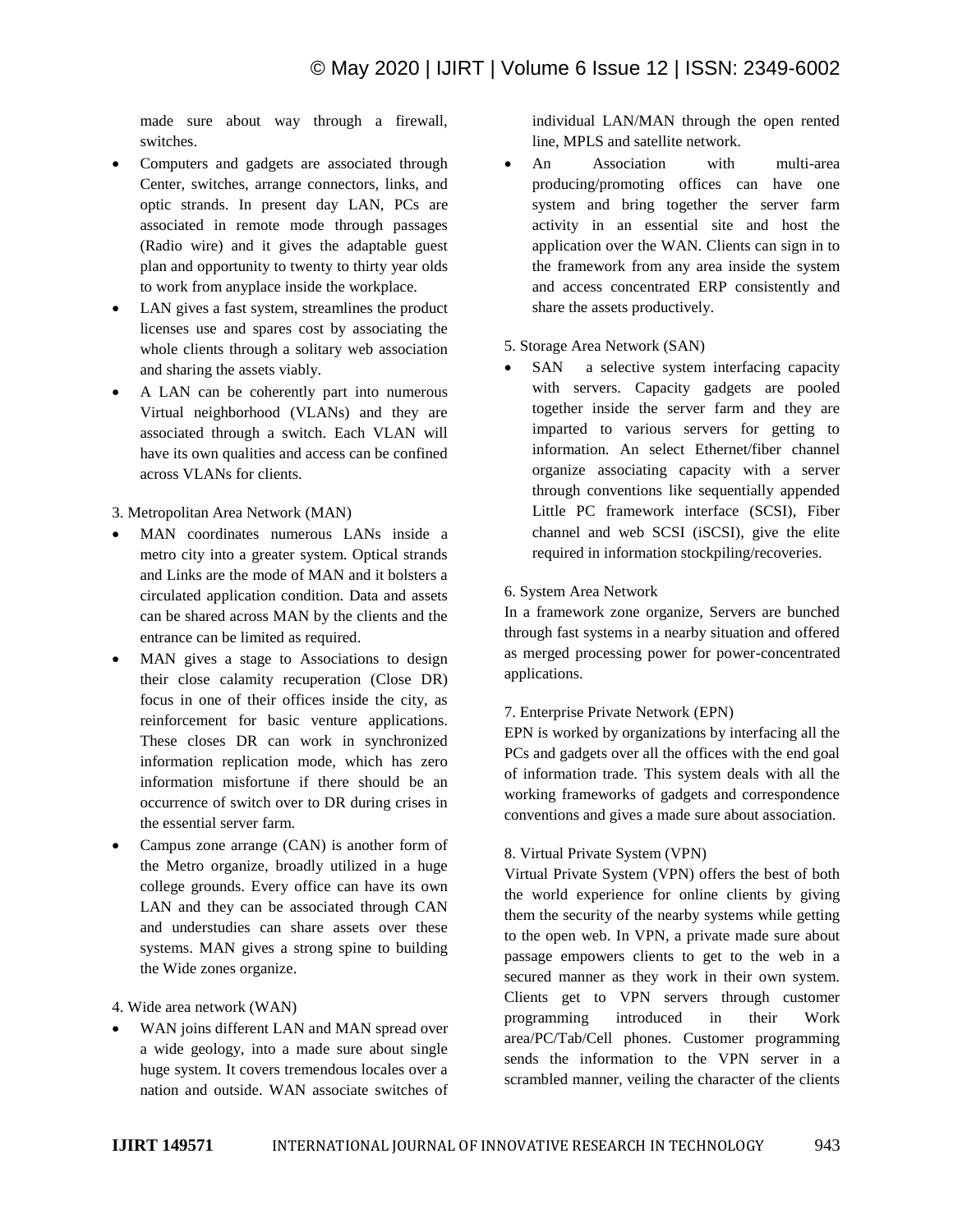and the VPN server, thusly, courses the information to the last online goal in a safe manner.

# 9. Web

Web is a system of all systems associated through Switches, portals, and scaffolds utilizing Web conventions. Clients interface with the web through Programs utilizing URL and get the data they need.

## IV. TYPES OF MODEL

# 1. OSI Model

Verifiably, one strategy for discussing the various layers of system correspondence is the OSI model. OSI represents Open Frameworks Interconnect.

| <b>APPLICATIONTLAYER</b> |  |
|--------------------------|--|
| PRESENTATION LAYER       |  |
| <b>SESSION LAYER</b>     |  |
| <b>TRANSPORT LAYER</b>   |  |
| NETWORK LAYER            |  |
| DATA LINK LAYER          |  |

This model characterizes seven separate layers. The layers in this model are:

- Application: The application layer is the layer that the customers and customer applications habitually interface with. Framework correspondence is discussed similar to openness of advantages, associates to talk with, and data synchronization.
- Presentation: The presentation layer is at risk for mapping resources and making setting. It is used to disentangle lower level frameworks organization data into data that applications would like to see.
- Session: The gathering layer is an affiliation handler. It makes, keeps up, and devastates relationship between center points in a persevering way.
- Transport: The vehicle layer is obligated for giving the layers above it a strong affiliation. In this one of a kind situation, strong suggests the ability to affirm that a touch of data was gotten faultless at the contrary completion of the affiliation.

This layer can resend information that has been dropped or polluted and can perceive the receipt of data to remote PCs.

- Network: The framework layer is used to course data between different centers on the framework. It uses delivers to have the choice to encourage which PC to send information to. This layer can moreover break isolated greater messages into smaller bumps to be reassembled on the farthest edge.
- Data Link: This layer is executed as a method for working up and keeping up strong associations between different center points or devices on a framework using existing physical affiliations.
- Physical: The physical layer is liable for dealing with the real physical gadgets that are utilized to make an association. This layer includes the uncovered programming that oversees physical associations just as the equipment itself (like Ethernet).

As should be obvious, there are various layers that can be talked about dependent on their vicinity to exposed equipment and the usefulness that they give.

2. TCP/IP Model

 The TCP/IP model, more commonly known as the Internet protocol suite, is another layering model that is simpler and has been widely adopted. It defines the four separate layers, some of which overlap with the OSI model:

| <b>APPLICATION LAYER</b> |  |
|--------------------------|--|
| <b>TRANSPORT LAYER</b>   |  |
| <b>INTERNET LAYER</b>    |  |
| NETWORK LAYER            |  |

Application: In this model, the application layer is liable for making and transmitting client information between applications. The applications can be on remote frameworks, and ought to seem to work as though locally to the end client.

The correspondence is said to happen between peers. Transport: This layer is answerable for correspondence between forms. This degree of systems administration uses ports to address various administrations. It can develop inconsistent or solid associations relying upon the kind of convention utilized.

Internet: The web layer is utilized to move information from hub to hub in a system. This layer knows about the endpoints of the associations,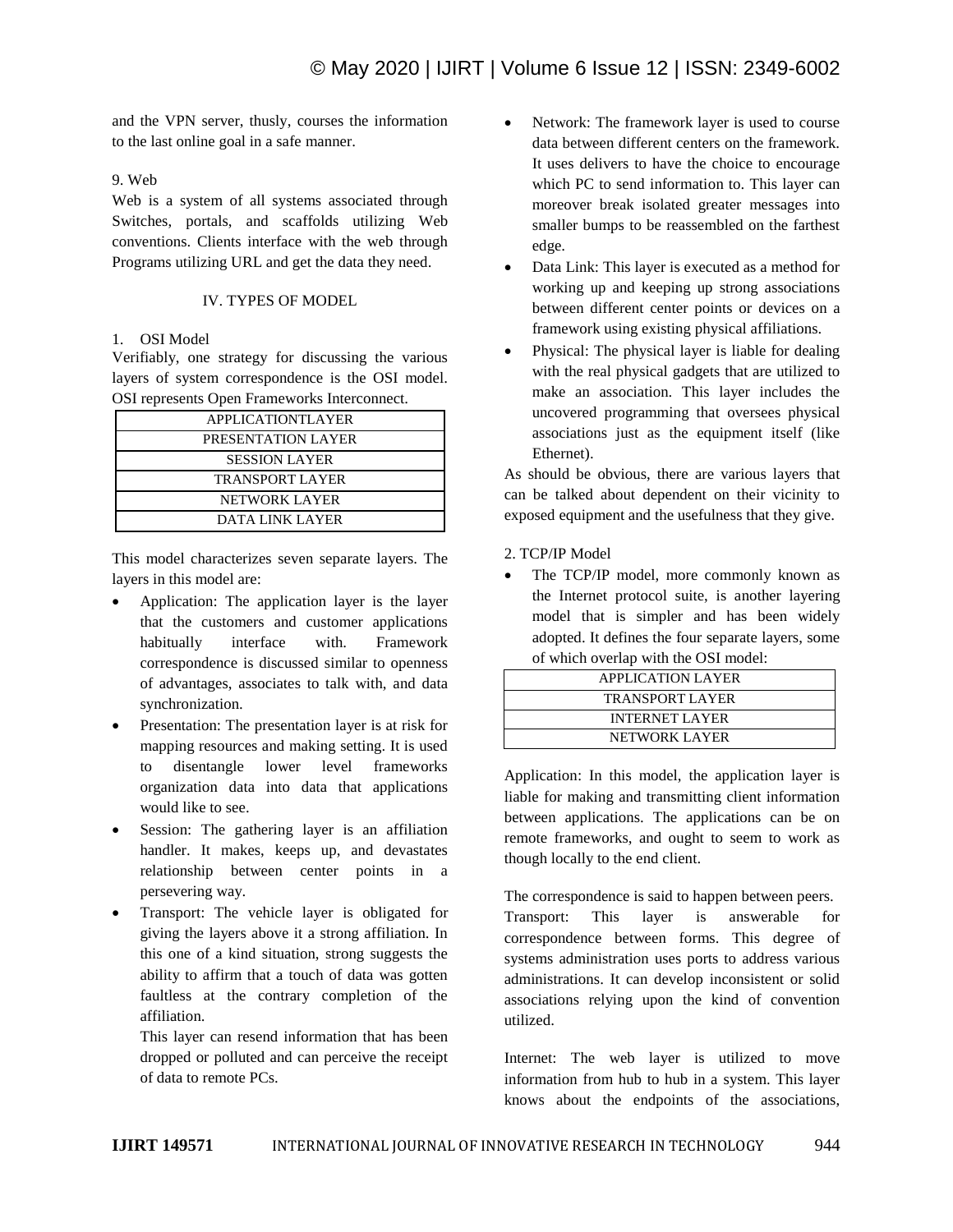however doesn't stress over the real association expected to get starting with one spot then onto the next. IP addresses are characterized in this layer as a method of arriving at remote frameworks in an addressable way.

Data Link: The connection layer executes the real topology of the neighbourhood organize that permits the web layer to introduce an addressable interface. It sets up associations between neighbouring hubs to send information.

As should be obvious, the TCP/IP model, is more theoretical and liquid. This made it simpler to execute and permitted it to turn into the prevailing way that systems administration layers are arranged.

# V. PROTOCOLS

Structures association works by various shows on one another. Along these lines, the scarcest piece of information can be transmitted utilizing various shows typified inside each other.

We will discuss a touch of the more average shows that you may go over and endeavor to clarify the capability, also as give setting concerning what part of the framework they are connected with.

We will begin with shows executed on the lower sifting through layers and stir our way up to appears with higher reflection.

#### Media Access Control

Media get the opportunity to control is a trades show that is used to perceive express devices. Each contraption ought to get a novel Macintosh address during the gathering strategy that isolates it from one another device on the web.

Watching out for gear by the Macintosh address grants you to reference a device by a novel worth regardless, when the item on top may change the name for that specific device during action.

Media get the chance to control is one of the fundamental shows from the association layer that you are most likely going to work together with constantly.

# IP

The IP show is one of the focal shows that grant the web to work. IP addresses are unique on every framework and they grant machines to address each other over a framework. It is executed on the web layer in the IP/TCP model.

There are different executions of the show. The most notable utilization today is IPv4, in spite of the way that IPv6 is creating in distinction as a choice in light of the lack of IPv4 addresses available and upgrades in the shows capacities.

# ICMP

ICMP speaks to web control message show. It is used to send messages between contraptions to show the openness or misstep conditions. These packs are used in a collection of framework decisive gadgets, for instance, ping and traceroute.

Regularly ICMP packages are transmitted when a heap of another kind meets an issue. Basically, they are used as an analysis segment for compose correspondences.

# **TCP**

TCP speaks to transmission control show. It is executed in the vehicle layer of the IP/TCP model and is used to set up strong affiliations.

TCP is one of the shows that embodies data into bundles. It by then moves these to the remote completion of the affiliation using the methods available on the lower layers. On the furthest edge, it can check for bumbles, request certain pieces to be loathe, and reassemble the information into one reasonable piece to send to the application layer.

The show builds up an affiliation going before data move using a structure called a three-way handshake. This is a course for the two pieces of the deals to perceive the request and agree upon a strategy for ensuring data reliability.

After the data has been sent, the affiliation is torn down using a tantamount four-way handshake.

TCP is the show of choice for countless the most notable uses for the web, including WWW, FTP, SSH, and email. It is secured to express that the web we understand today would not be here without TCP.

# UDP

UDP represents client datagram convention. It is a well-known partner convention to TCP and is additionally executed in the vehicle layer.

The basic contrast among UDP and TCP is that UDP offers temperamental information move. It doesn't check that information has been gotten on the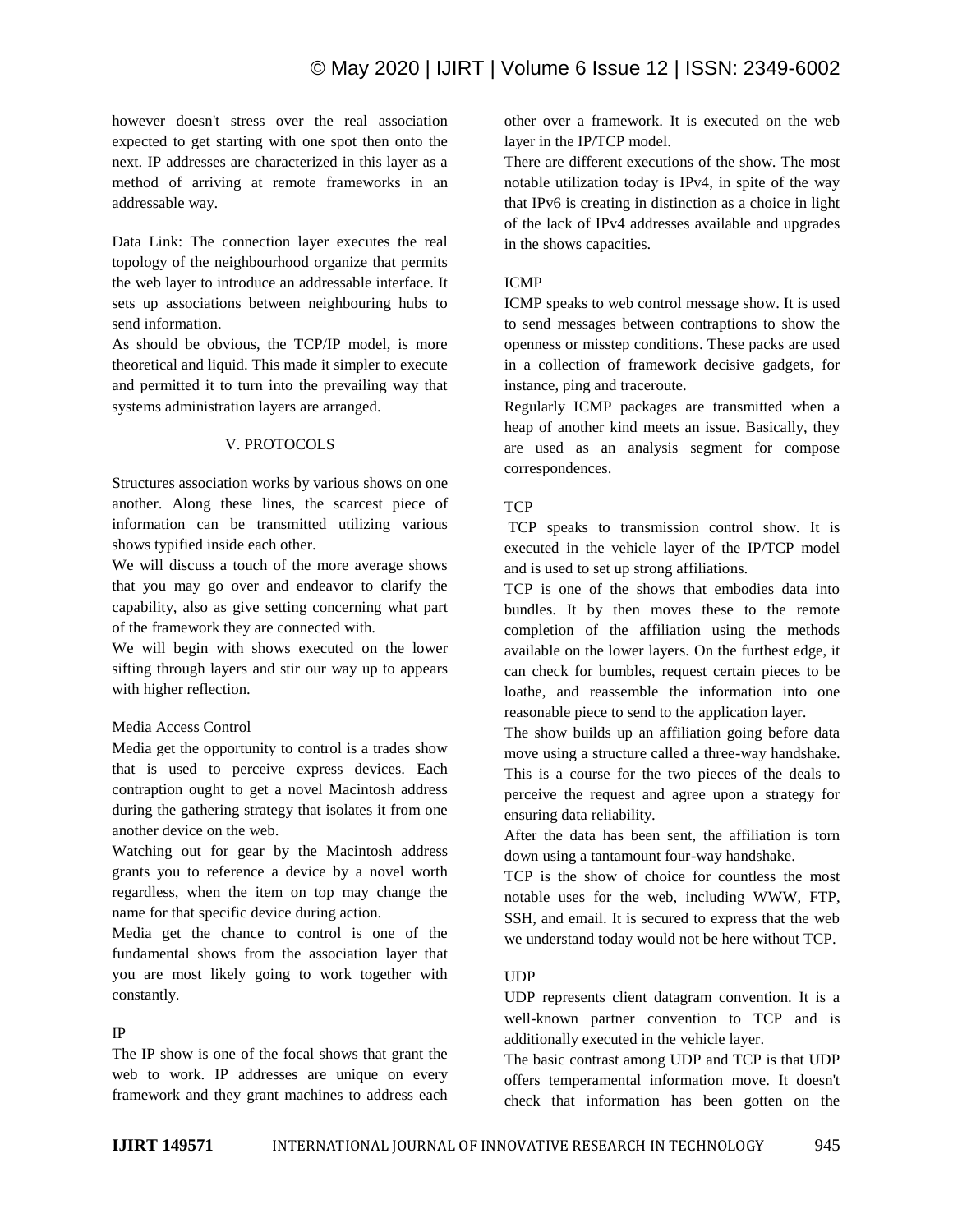opposite finish of the association. This may seem like an awful thing, and for some reasons, it is. Be that as it may, it is additionally critical for certain capacities. Since it isn't required to sit tight for affirmation that the information was gotten and compelled to resend information, UDP is a lot quicker than TCP. It doesn't build up an association with the remote host, it just shoots the information to that have and couldn't care less on the off chance that it is acknowledged or not.

# **HTTP**

HTTP addresses hypertext move appear. It is a show depicted in the application layer that traces the clarification behind correspondence on the web.

HTTP depicts various limits that notice to the remote structure what you are referencing. For example, GET, POST, and Eradicate all partner with the referenced information in a substitute manner.

## FTP

FTP addresses document move appear. It is in like way in the application layer and gives a strategy for moving total records starting with one host then onto the accompanying.

It is normally touchy, so it isn't suggested for any remotely going toward system beside if it is executed as an open, download-just asset.

# DNS

DNS addresses locale name framework. It is an application layer demonstrate used to give a humansatisfying naming system for web assets. The thing affixss a space name to an IP address and permits you to get to objectives by name in your program.

## SSH

SSH addresses ensure about shell. It is an encoded show acknowledged in the application layer that can be utilized to chat with a remote server in a guaranteed manner. Different extra improvements are worked around this show considering its from start to finish encryption and unavoidability.

# VI. CONCLUSION

Frameworks organization is insinuated as partner PCs electronically to share information. Resources, for instance, archives, applications, printers and writing computer programs are typical information participated in a frameworks organization. The advantage of frameworks organization can be seen clearly to the extent security, capability, sensibility and cost sufficiency as it licenses participation between customers in a wide range. Basically, orchestrate contains hardware part, for instance, PC, focuses, switches, switches and various devices which structure the framework system. These are the contraptions that expect a noteworthy activity in data move beginning with one spot then onto the following using unmistakable development, for instance, radio waves and wires. There are various sorts of framework open in the frameworks organization organizations and the most notable framework are Neighbourhood (LAN) and Wide Area Framework (WAN).LAN mastermind is included at any rate two PCs related together in a short partition when in doubt at home, spots of business or school. WAN is a framework that covers more broad zone than LAN and generally covers urban zones, countries and the whole world. A couple of noteworthy LAN can be partner together to shape a WAN. As a couple of devices are related with organize, it is basic to ensure data crash doesn't happened when this devices try to use data channel at the same time. A great deal of rules called Conveyor Sense Various Passage/Effect revelations are used to recognize and throw crash in frameworks.

#### REFERENCES

- [1] https://www.researchgate.net/publication/323511 648INTRODUCTION TONETWORKING
- [2] https://www.edx.org/course/introduction-tonetworking
- [3] https://link.springer.com/chapter/
- [4] http://www.computerscijournal.org/vol4no2/pap er-presentation-on-computer-networks/
- [5] https://www.minigranth.com/computernetworks-tutorial/computer-network-models/
- [6] https://www.tutorialspoint.com/data\_communica tion\_computer\_network/computer\_network\_mod els.htm
- [7] http://www.firewall.cx/networkingtopics/protocols/123-network-protocols.html
- [8] https://subscription.packtpub.com/book/networki ng\_and\_servers/